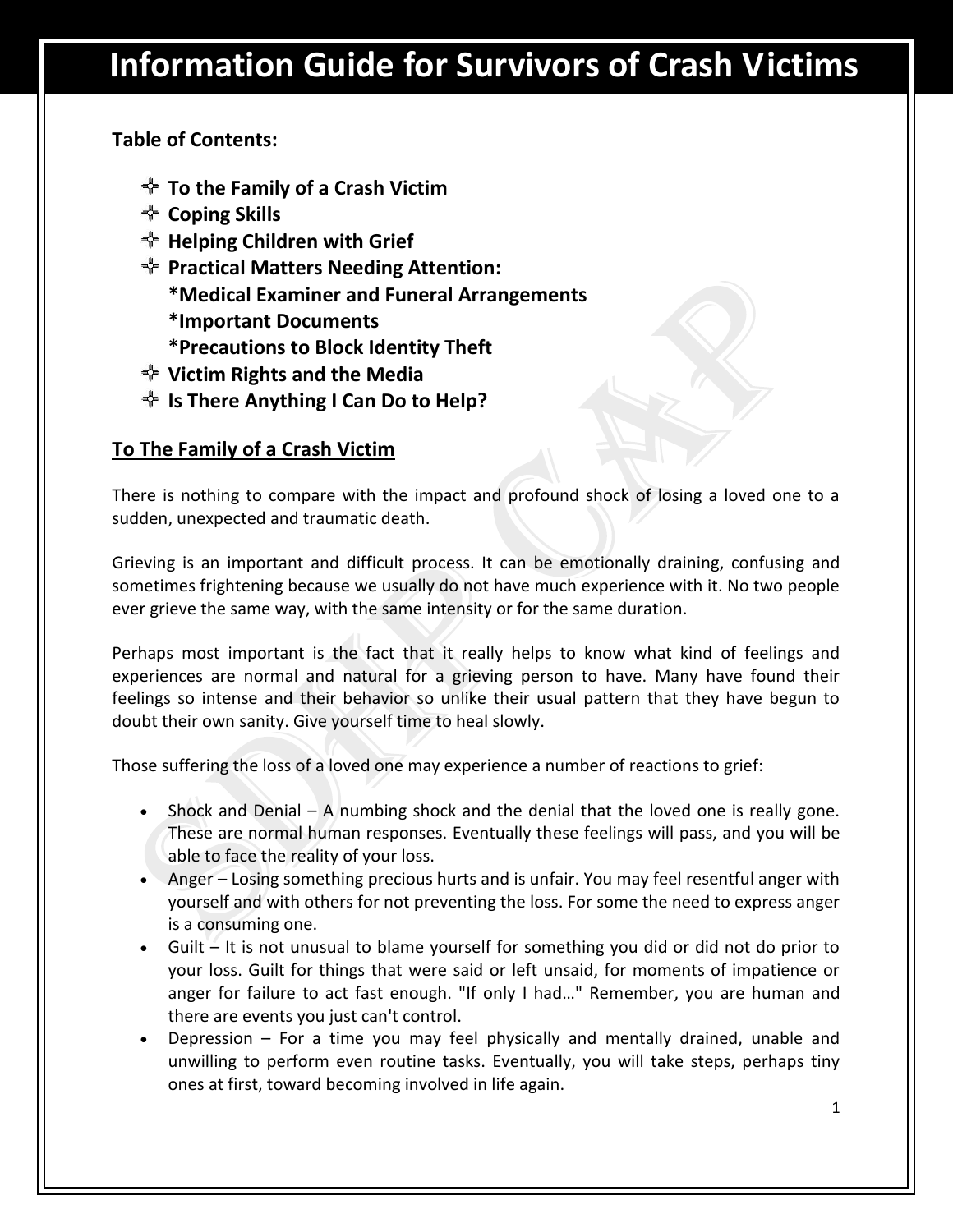Hope – You will reach a stage where you can accept your loss. This does not mean that you forget about your loved one or that the pain disappears completely. But you do start to break the strong emotional ties with the past and look at the present and future.

Many survivors may experience a variety of "trigger events." "Trigger events" often remind the survivor of the trauma. They may include:

- Sensing (seeing, hearing, touching, smelling, tasting) something similar to something that one was acutely aware of during the trauma
- "Anniversaries" of the event
- The proximity of holidays or significant "life events"
- Hearings, trial, appeals or other critical phases if there is a criminal justice proceeding
- Media articles about similar events

It is natural to be angry, guilty, afraid and sad. It is natural to feel confused, to have trouble remembering things, to get lost or forget what you are doing. It is natural to wonder if life is worth living and even to think of suicide. It is natural for there to be weeks and months of depression and apathy, for your body to rebel and for you to have difficulty sleeping, and illnesses. It is natural also to feel that the pain will never ease. These are all "normal" reactions to an "abnormal circumstance."

#### **Coping Skills**

You have experienced a devastating loss and will never again be the same person you were before. To deny the pain of this is to shore up serious physical and emotional problems for the future. It takes time to recover from grief, a lot of time, but it also takes a willingness to face the hurt, to work through it and eventually let it go.

Here are some helpful suggestions:

- Express your feelings. When you are feeling grief you need to cry, to get angry, and to share your guilty and unacceptable feelings with someone you trust. The important thing is to seek and find the outlet, which helps you. Feelings are not right or wrong. They simply are. Your feelings are your feelings with no "shoulds" attached.
- Accept help from those who offer it. Understanding and support can make difficult moments easier.
- Ask for help when you need it. Relatives and friends want to help but often do not know quite what to do until you make your needs known to them. Professional help is also available.
- Be kind and patient with yourself. Some days will be more difficult than others.
- Get plenty of rest, eat right, and exercise.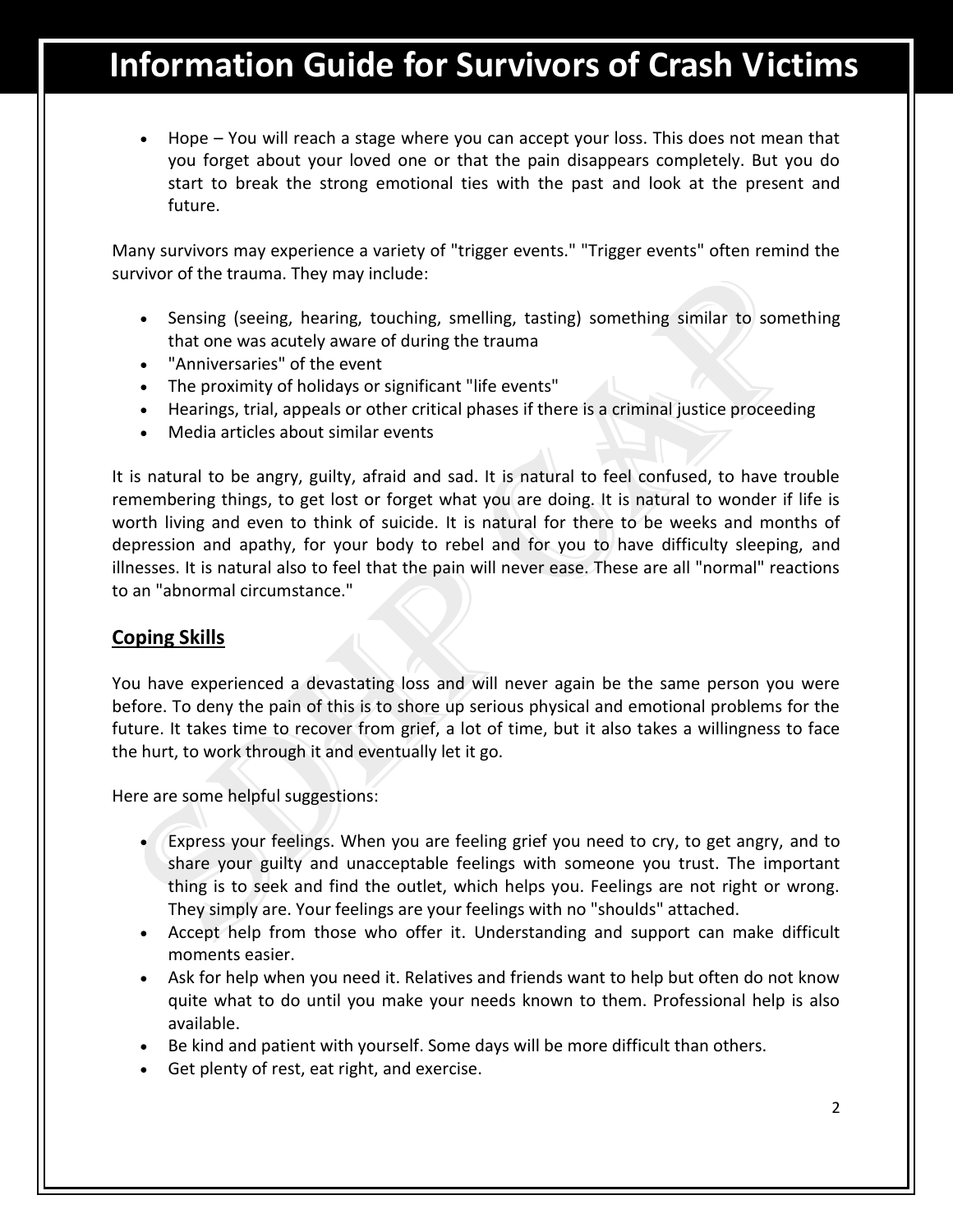- Seek support from the SD Highway Patrol Crash Assistance Program.
- Be aware of increased grief responses associated with holidays, the anniversary of your loved one's death, birthdays, etc.
- Keep social contacts.

It is important to remember that there is no way of escaping the pain of losing someone you love. It cannot be masked by drugs, alcohol or by pretending it doesn't exist. Trying to avoid the pain only delays and extends it.

#### **Helping Children with Grief**

- Be careful about explaining death in half-truths to younger children. They need honest, concrete explanations of what has happened. If the child hears, "Your sister/brother has gone away for a long time," he or she may feel that their sibling has deserted them. The child may then go on to interpret the desertion as a punishment and have strong feelings of guilt. "Your brother has gone to heaven," is in itself impossible for a young child to understand, especially when they learn that the body is buried in the cemetery. "To die is to go to sleep," can be understood by the child as a very real reason for refusing to go to sleep. "Your sister went to the hospital and died," can cause a young child to become extremely fearful of any kind of illness.
- Explain to children that dying is not because someone is good or bad but something that "is just that way." Keeping things simple with children will help, such as a discussion about how everyone dies. "Some people get to live until they are very old, like *(insert name)*, while others live for just a little bit, like \_\_\_\_\_\_\_."
- To allow you to help kids process their feelings, shift the focus to a "What If" dialog and ask questions like the following. When consistent with your beliefs; these also provide an avenue for teaching children how to pray when they are hurt, sad or scared.
	- -What if you really missed \_\_\_\_\_?
	- -What if there was something you really wanted \_\_\_\_\_\_ to know?
	- -What if you felt very sad about what happened to  $\qquad$  ?

-What if you wanted to talk about \_\_\_\_\_?

- Spend time in play with younger children who may not have adequate communication skills to talk about their feelings.
- Help the child express their feelings by being willing to express yours, and asking the child questions. If he or she is reluctant, phrase questions as if they were someone else's, "What would you say to Jimmy if he asked you what happened to your brother?"
- Remember that most children grieve intermittently rather than chronically. Therefore, do not be upset because your child has periods when the death of a loved one seems unimportant.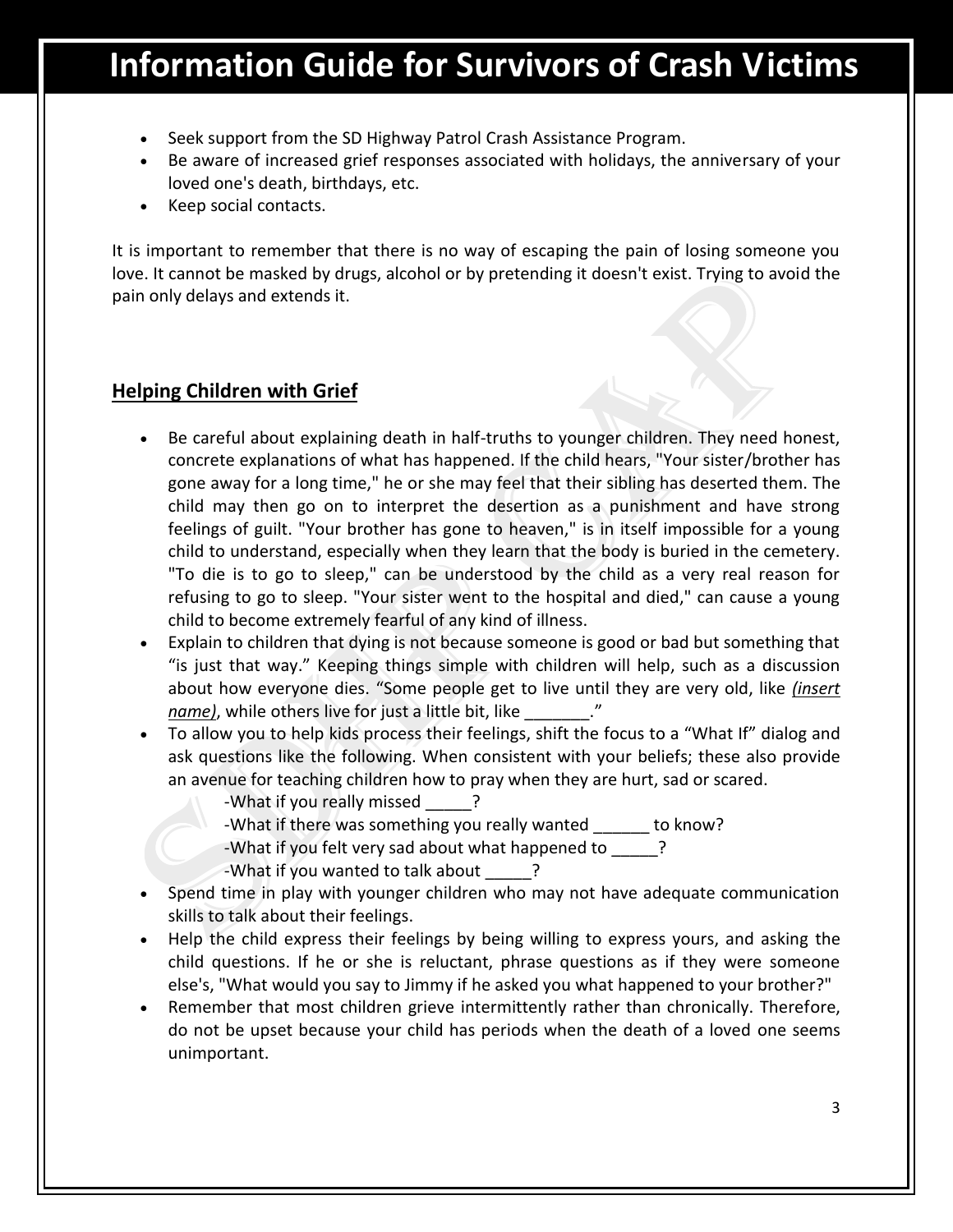- Children may find it easier than parents to clear out personal possessions. They may also find it easier to "put their grief aside" and find normalcy in school or play. If it was a child who died, his friends may be pleased to be given something that belonged to the child.
- Protect young children from witnessing an emotional collapse, but otherwise share as much of the grieving as possible.
- During the early days of grieving and during the service, it is helpful for grieving children to have a personal "ally" to provide stability and understanding. This person calms the anxious child and relieves the parents of total responsibility.
- Children aged six or seven or older should be given all the facts about the death as they become known. Being "left out" or not being told the truth only enhances a growing sense of being unimportant in the family.
- If you see another person who reminds you of the deceased, point this out to the children and explain the grief spasm it has caused. Mysterious behavior on the part of the parent only enhances the child's fear of being left out or of not being loved as much as the deceased.
- Share your grief with your children, but do not depend on them to take care of you in your grieving. Understand that adolescent children may not want to grieve with you.
- Do not ask children to "be strong" for you or for anyone else. That is too great a burden to carry.
- If your child died, talk with surviving brothers and sisters both about pleasant memories of the child who was killed as well as unpleasant memories. This will help them to understand that the child who died was not perfect. Placing the dead child on a pedestal can cause great insecurity for the surviving siblings.
- Explain to siblings that no one can replace the child who is dead, and you love them for just who they are.
- As children get older and move to the next developmental stage, they may need to revisit the death and their feelings, in order to accommodate it to their new maturity.

### **Practical Matters Needing Attention**

At such a difficult and painful time, it is very hard to focus on the practical yet essential matters that must be dealt with. We hope this information will assist you in getting through this traumatic time.

#### **\*Medical Examiner and Funeral Arrangements**

Because of the nature of your loved ones death, it may be necessary for an autopsy to be performed in order to determine the actual cause of death. This will be conducted at the Medical Examiner's Office. In order for you to make the necessary arrangements you should be aware of the following: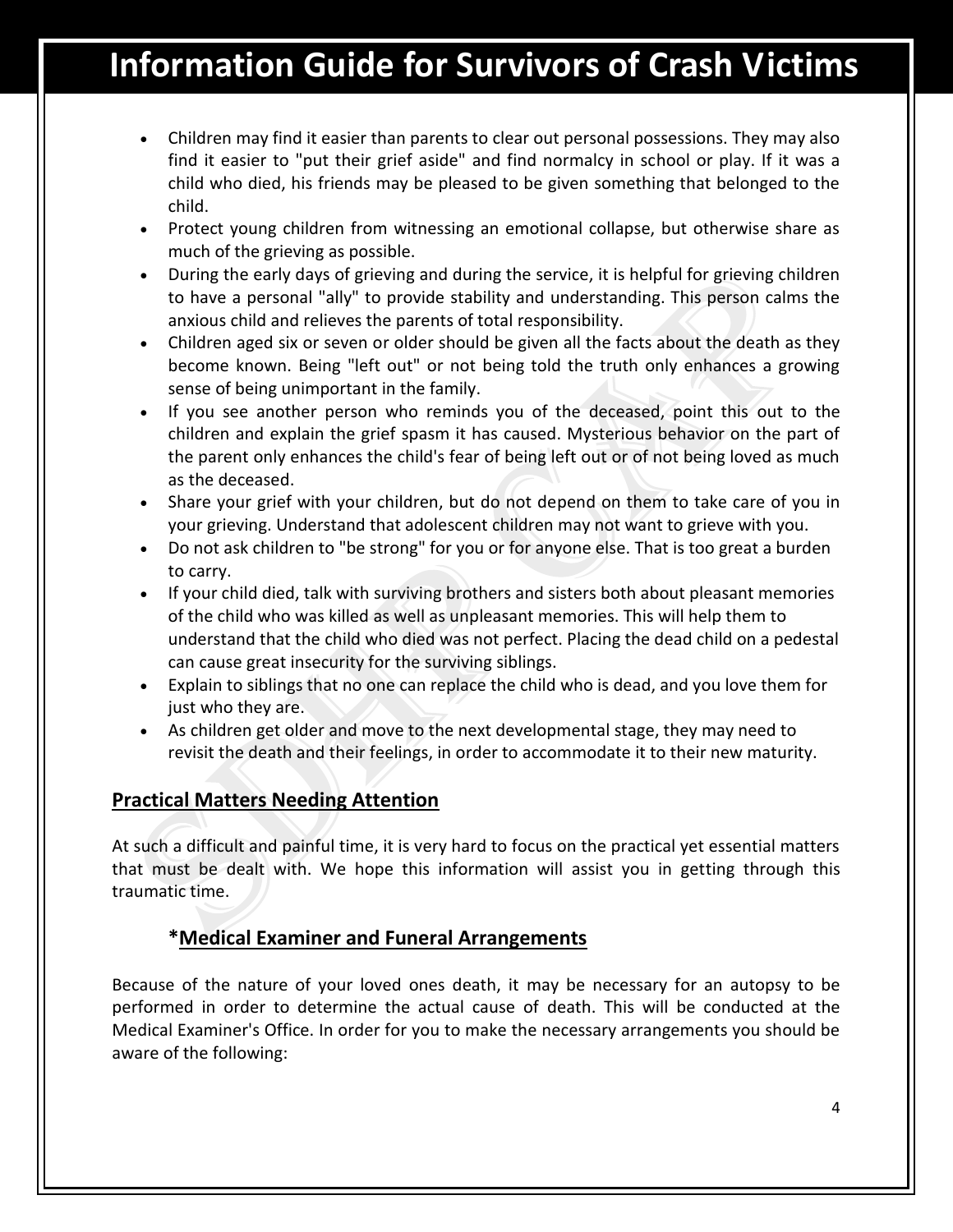- Call the funeral home of your choice to inform them of the death and your desire to use their services. The funeral home will call the Medical Examiner's Office directly to arrange transportation of your loved one back to the funeral home.
- The Medical Examiner will normally take up to 36 to 48 hours to complete his procedure and will call your funeral home when the examination has been completed and they will arrange for transporting your loved one to the funeral home.
- Your funeral home will make an appointment with you to come into their office to make the funeral arrangements.

### **\*Important Papers You Will Need to Locate**

- Prearranged Funeral Policies If there has been a prearranged agreement, you will need to locate it immediately so that funeral arrangements can be completed.
- Cemetery Lot Deeds If one is not already purchased, this will have to be done in most cases. Cemetery lots are handled by the cemetery, separate from the funeral home. Also, there is a charge by the selected cemetery for opening the grave and the cement encasement (if that is required or selected).
- Wills If there is a will, try to think where it is kept, security deposit box, attorney's office, home? If there is no will, contact your attorney to see if the estate must go through probate. You may also call the Probate Court for assistance.
- Insurance Policies (life, disability, health, travel) These documents may be kept in the same place as the will. Don't forget, some organizations such as the National Rifle Association and some gas company travel cubs automatically cover the member with some type of insurance.
- Bank Checking and/or Savings Accounts If the accounts are in the two names, the survivor will have access. If the account is in the deceased's name only, money cannot be taken from the account until an executor is appointed. An attorney can help you draw up the appropriate forms for the bank.
- Stocks and Bonds Joint ownership goes to the survivor. Single ownership goes into the estate for probate.
- Annuity Payments If the deceased was receiving annuity checks, you must notify the company of the death. Do not cash any checks dated after the date of death. Return them to the company. If there is a beneficiary, the checks will go to them as soon as the requirements are met to certify the death.
- Mortgages Sometimes, if insurance coverage was purchased, the mortgagee will be paid off at the time of death. Check your papers. The insurance premium is usually paid in the mortgage payment.
- Marriage Certificate and Birth Certificates of Surviving Children These will be necessary for survivor benefits with Social Security. Children may receive benefits up to certain ages (older if still in school). The widow or widower may be eligible for benefits as well. Contact your Social Security office for assistance.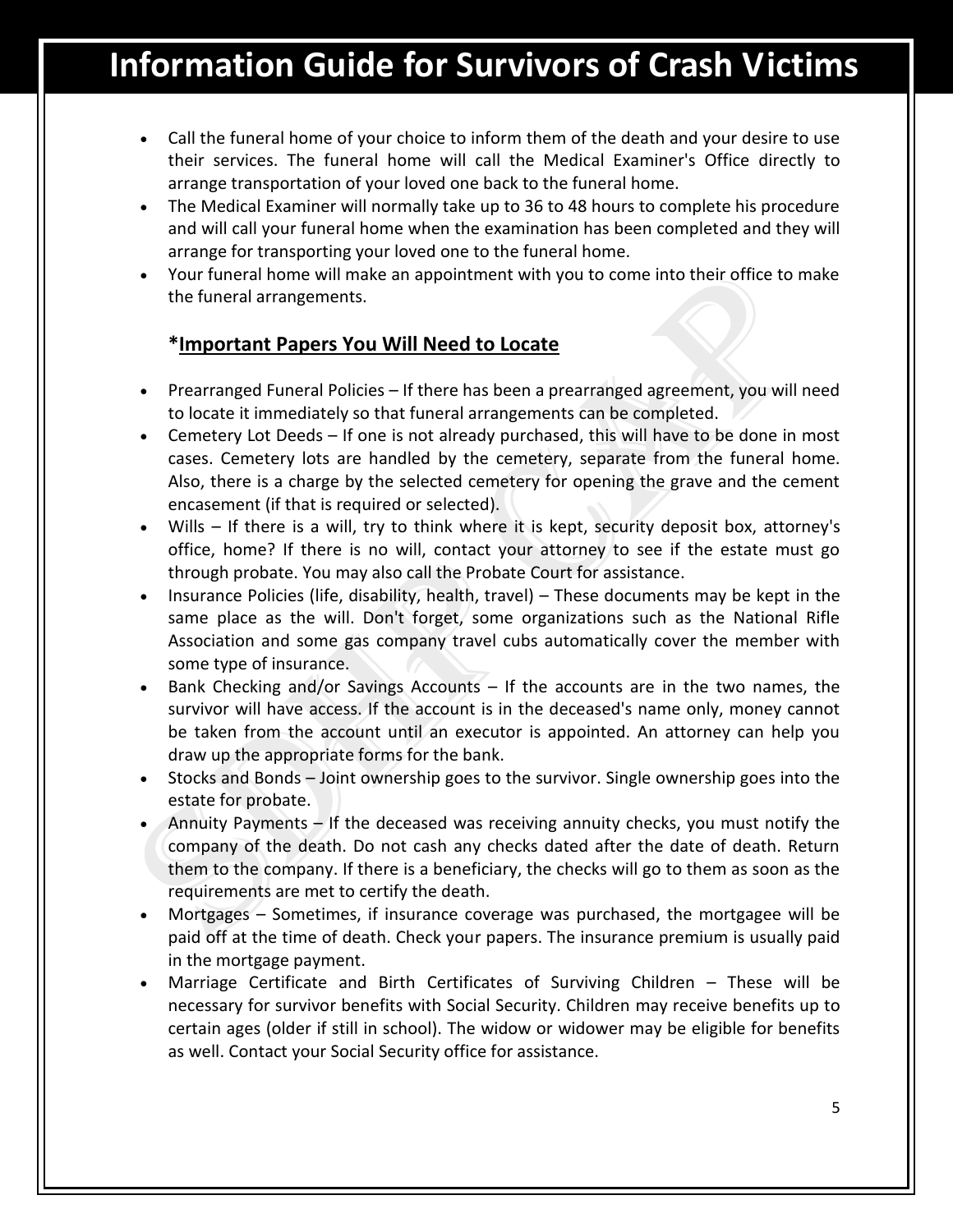- Military Papers or VA Claim If the deceased was a veteran, you may be eligible for veteran's burial allowance, widow's pension and/or VA insurance. Contact your VA regional office for assistance.
- Death Certificate You can get a certified copy of the death certificate from your funeral home. Survivors will need copies of the death certificate for social security, insurance company, banks or other matters that could come up later where proof of death is needed, so you may wish to order several copies.

### **\*Precautions to Block Identity Theft**

- Immediately send death certificate copies to the three main credit reporting bureaus. Request that a "deceased alert" be placed on the credit report.
- Mail copies as soon as possible to banks, insurers and other financial firms requesting account closure or change of joint ownership.
- Report the death to the Social Security Administration at 800.772.1213 and the IRS at 800.829.1040. Also notify the DMV.
- In obituaries, don't include the deceased's birth date, place of birth, last address or job.
- Starting a month after the death, check the departed's credit report at *annualcreditreport.com* for suspicious activity.

### **Victim's Rights and the Media**

Crash Assistance Program staff will do their best to notify the family of the crash victim of information being released about the crash. It is important to the South Dakota Highway Patrol that you know what information is being released about your loved one and the crash. Please understand that sometimes the media will acquire information before we have been given the authority to release it to the family, and the situation is beyond our control.

The media can be resourceful and will often talk to anyone and everyone they can to get a story. At times people who did not know the victim well or any of the circumstances surrounding his/her death will make exaggerated statements that are incorrect, based on rumors. This is very frustrating and painful for the family of the victim.

- You have the right to grieve in privacy.
- You have the right to say "no" to an interview. Never feel that because you have unwillingly been involved in an incident of public interest that you must personally share the details and/or your feelings with the general public.
- You have the right to select the spokesperson or Crash Assistance Program personnel of your choice. You have the right to expect the media to respect your selection.
- Should you decide to share information with the media; you have the right to select the time and location for media interviews. Remember, the media is governed by deadlines.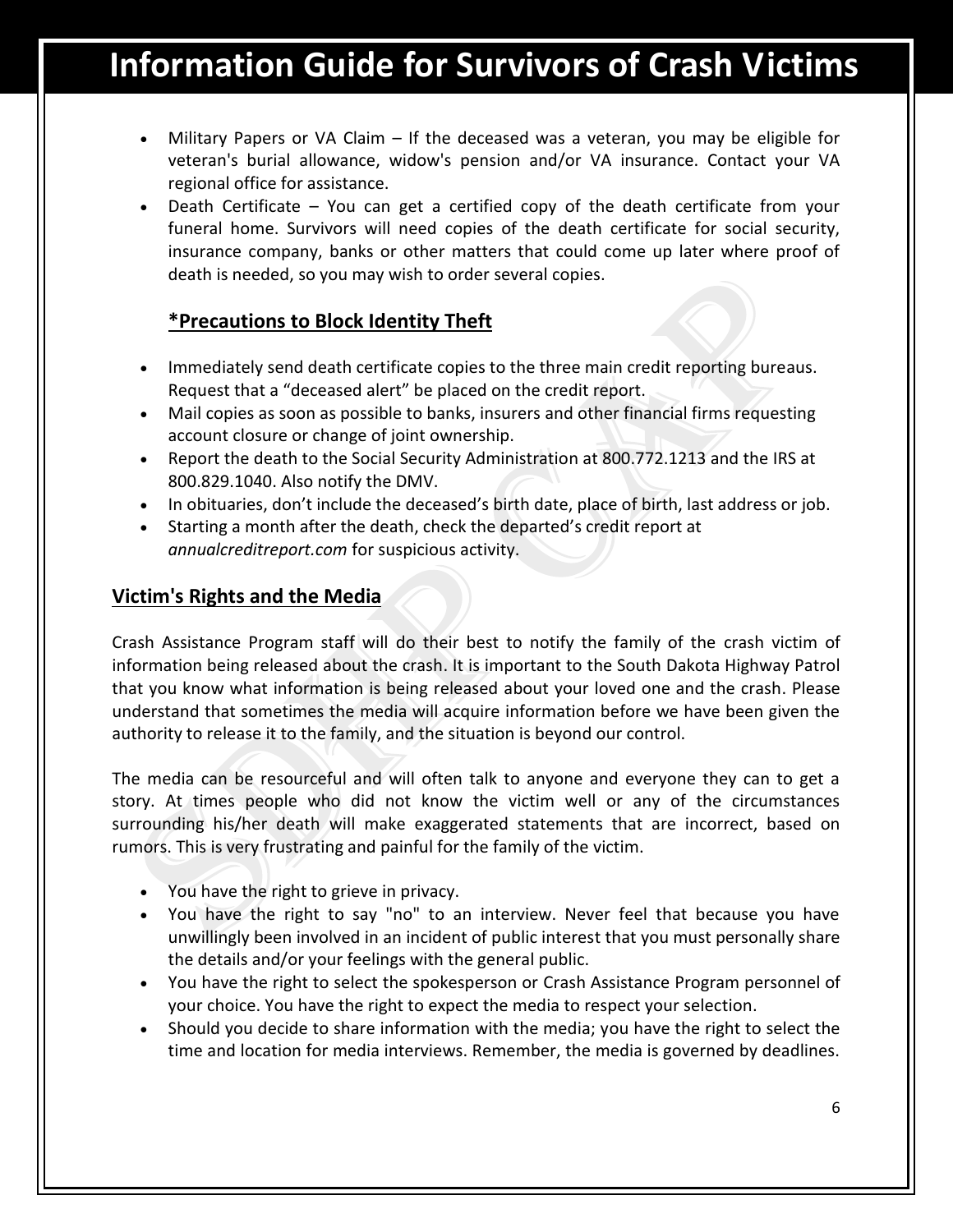However, nobody should be subjected to a reporter arriving unannounced at the home of the crash victim's family.

- You have the right to request a specific reporter. Don't hesitate to request the reporter you feel will provide accurate and fair coverage of your story.
- You have the right to refuse an interview with a specific reporter even though you have granted interviews to other reporters. You may feel that certain reporters are callous, insensitive, uncaring or judgmental. It is your right to avoid these journalists at all costs. However, be aware that the reporter may write the story regardless of your participation.
- You have the right to say "no" to an interview even though you have previously granted interviews. It is important to remember that survivors of crash victims often ride an "emotional roller coaster." You may be able to talk one day and then physically and emotionally unable the next day. You should never feel "obliged" to grant interviews under any circumstances.
- You have the right to release a written statement through a spokesperson.
- You have the right to refrain from answering any questions with which you are uncomfortable or that you feel are inappropriate.
- You have the right to demand a retraction when inaccurate information is reported. All news mediums have methods of correcting inaccurate reporting or errors in stories.
- You have the right to file a formal complaint against a reporter. A reporter's superior would appreciate knowing when her or his employee's behavior is unethical, inappropriate or abusive.
- You have the right at all times to be treated with dignity and respect by the media.
- From time to time, survivors may be given information about the crash, which should not be released immediately. Please respect the confidentiality of any information you receive in such circumstances.

### **When Asked: "Is There Anything I Can Do To Help?"**

Yes, there is much that you can do to help. This guide suggests the kinds of attitudes, words and acts, which are truly helpful.

Perhaps you do not feel qualified to help. You may feel uncomfortable and awkward. Such feelings are normal; don't let them keep you away. The simple communication of the feeling of caring is probably the most important and helpful thing anyone can do. The guidelines, which follow, show how to communicate that you care.

1. Get in touch by telephone. Let your genuine concern and caring show. Even if much time has passed, it's never too late to express your concern. In fact, your presence usually will be more welcome in the months following the funeral when fewer people call.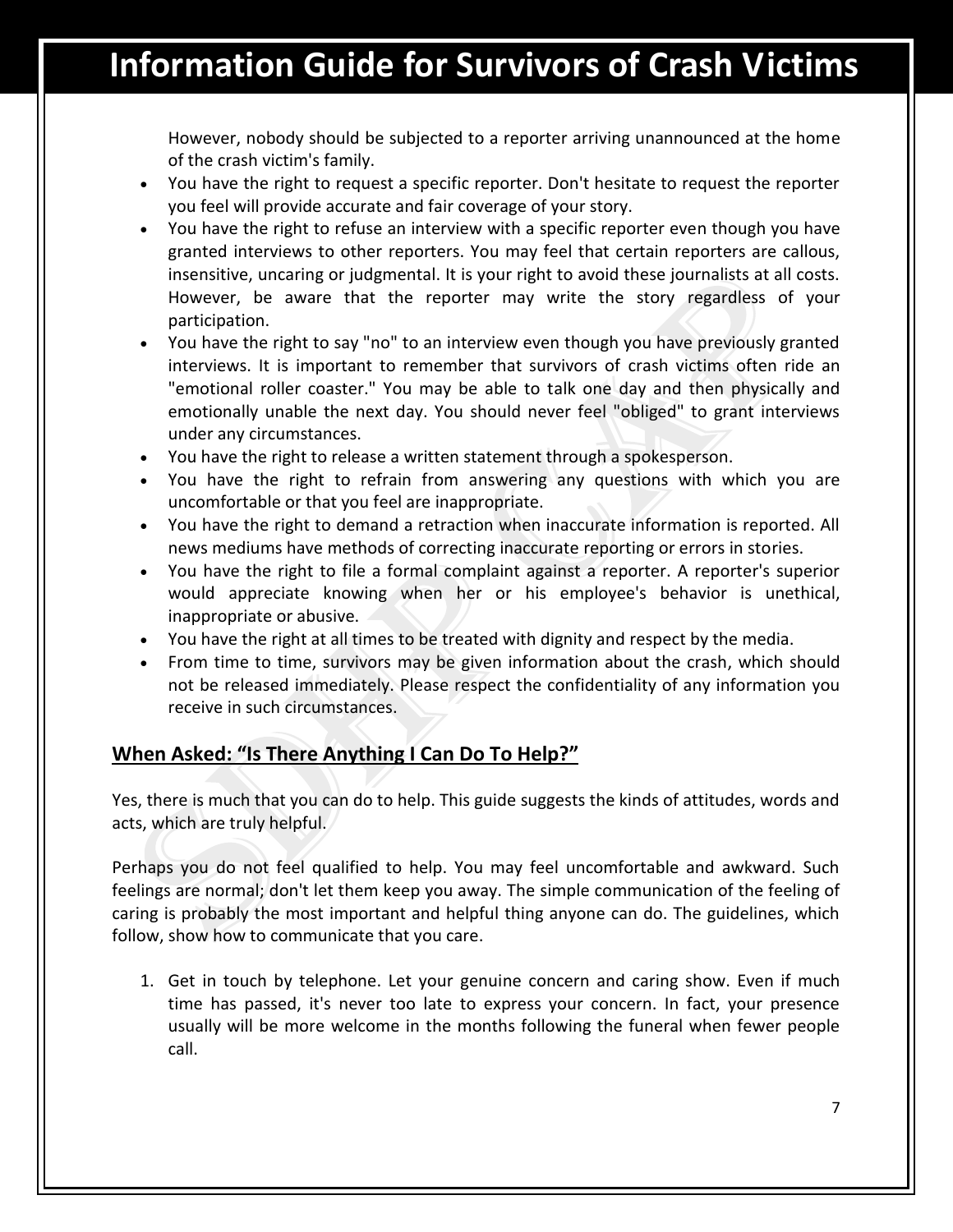- 2. Say little on an early visit. In the initial period, your brief embrace, your press of the hand, your few words of affection and feeling may be all that is needed.
- 3. Avoid clichés and easy answers. "He had a good life," "It's God's will," and "Aren't you lucky that…" are not likely to help. A simple "I'm sorry" is better. Do not attempt to minimize the loss.
- 4. Be yourself. Show your own natural concern and sorrow in your own way and in your own words.
- 5. Don't be afraid to mention their loved one's name. They have not forgotten it, and by avoiding it, tension and uncomfortable feelings are created. Survivors need to talk about their loved one and the circumstances surrounding his/her death, sometimes over and over.
- 6. Keep in touch. Be available. Phone calls and notes are tremendously important to the survivor especially in the months following the death. Many survivors are just beginning to deal with their grief 3-6 months after the death. This is when they really need the support and care from friends and family. They need to be reminded that they are not forgotten.
- 7. Help attend to practical matters. Help answering the phone, addressing thank you cards, preparing meals, care of the children and house. This kind of help lifts burdens and creates a bond.
- 8. Accept silence. If the survivor doesn't feel like talking, don't force conversation. Silence is better than aimless chatter.
- 9. Be a good listener. Accept whatever feelings are expressed. Listen nonjudgmentally. Do not change the subject. Be as understanding as you can be.
- 10. Do not attempt to tell the bereaved how s/he feels. Never tell a survivor that you understand how they feel. Unless you have lost a loved one in a crash, you don't!
- 11. Do not probe for details about the death. If the survivor offers information, listen with understanding. At times survivors may not be able to share any details of the death because of on-going investigation. Be respectful of this.
- 12. Comfort children in the family. Do not assume that a seemingly calm child is not grieving. If you can, be a friend to whom the child(ren) can confide feelings and with whom tears can be shed. Children should not be shielded from the grieving of others.
- 13. Have patience. Emotions will go up and down. Often times family and friends are the ones who must endure the anger the survivor is feeling. Survivors often inappropriately direct their anger at those closest to them. It is a safe outlet for the survivor and family and friends should not take it personally.
- 14. Give the survivor permission not to grieve. The survivor needs to know that it is okay not to grieve.
- 15. Help the survivor to find a life-enhancing way of honoring the memory of their loved one. A donation to a charity, church, museum, school or a scholarship program in the name of the loved one. Lighting a candle or planting a tree or flowers on the anniversary of the loved one's death.